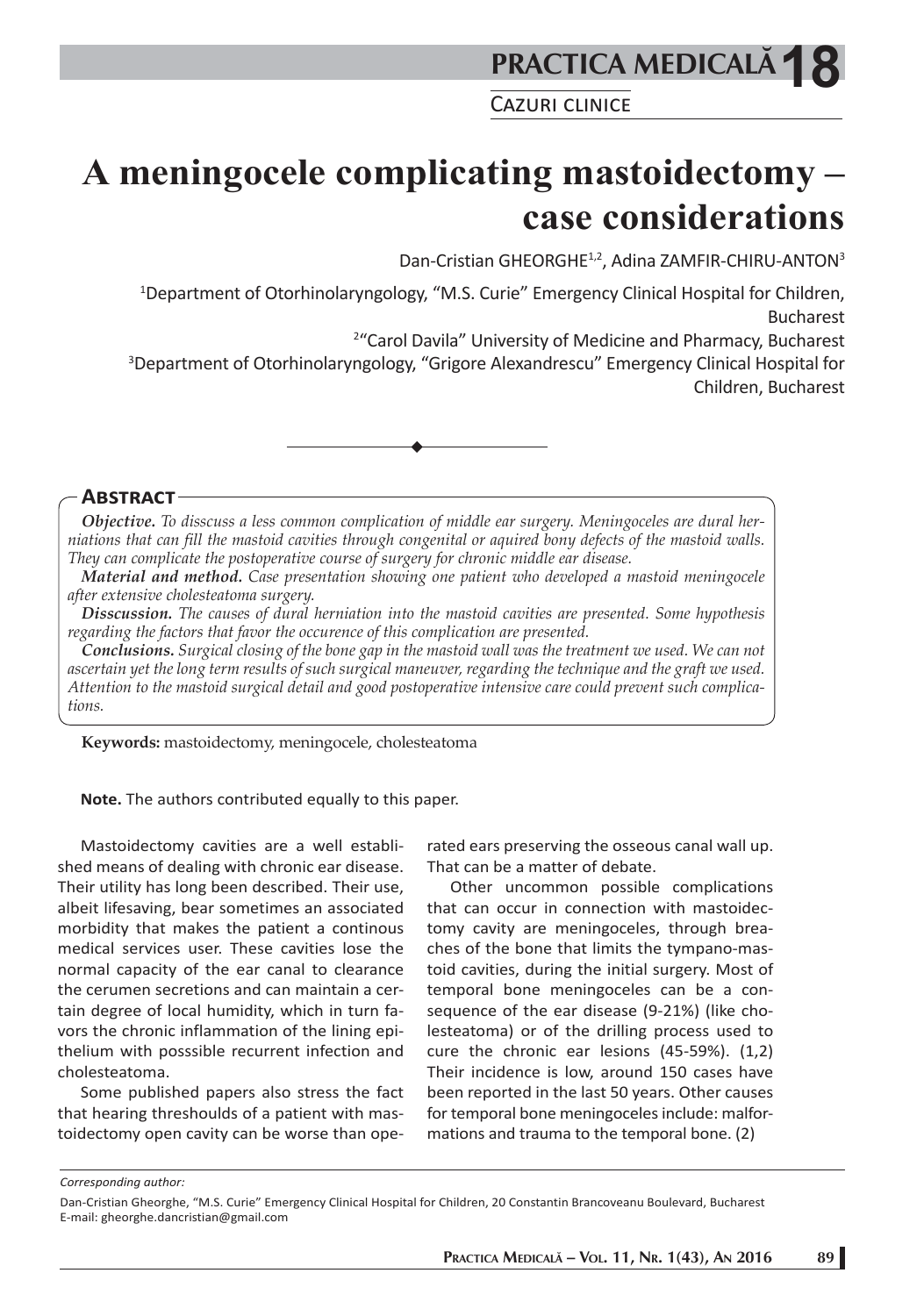The treatment options in these cases areall surgical, since an anatomic abnormality needs correction for a final and stable cure. Occlusion of the bone defect can be done using various materials: conchal cartilage (2), autologous cortical bone (3), hydroxyapatite cement. (4) The surgery can be performed through a mastoid or/and minitemporal craniotomy approach. (5) The combined approach is mentioned as a superior way of offering good exposure and minimal risks. (6)

In this paper, we present a cholesteatoma case patient, who developed a large meningocele in a mastoidectomy cavity, restant after cholesteatoma removal. The surgery that we performed is described and a long-term followup of the case is reviewed in order to better assess the possible evolutions for such condition.

### **CASE PRESENTATION**

A 9 years old boy was admitted to our department for chronic left ear otorheea. He had been diagnosed with left ear cholesteatoma 1 year before. A radical mastoidectomy had been performed in another ENT surgical service. The left ear discharge did not stop after his surgery and intermitent headaches could be recorded during the past 3 months. A CT scan of the mastoid revealed a large meningocele developed through a bony gap of the superior part of the mastoid cavity.

Mastoid surgery was performed by posterosuperior approach, revealing an epithelial lined cavity, completely obstructed by thick dural herniation, covered by granulation tissue, purulent discharge and diseminated foci of cholesteatoma in various left mastoid recesses. The inflammation made difficult the dissection of the dural hernia but we succeded a clear separation from the epidermal plane and elicited the bone defect of the mastoid tegmen. The communication between the mastoid and the cranial cavity was a 14 mm ovoid shaped bony defect, through which the dural tissue allowed to be pushed back to its normal location.

A round piece of bone, of about 15 mm diameter was harvested from the external cortex of the temporal bone. It was fixated on the inner side of the mastoid tegmen bony gap, after dural detachment from the bony margins and the hernia push into the cranial cavity. A rotation movement allowed the bone graft insertion with good fixation in the ovoid bony defect. The mastoid part of the bone gap was covered with aponeurosis and a large muscle fragment. The remnant cavity was cleared of remaining cholesteatoma and a tympanic membrane reconstruction was undertaken.

Postoperative course was uneventful, complete healing of the open mastoid cavity occuring 4 weeks after discharge of the patient.

#### **DISCUSSION**

Mastoidectomy cavities can be useful in mastoid surgery because they allow a thorough inspection of difficult areas and complete excision of middle ear disease. They are always the prefered surgical technique when intracranial



*FIGURE 1. CT scan of the patient showing loss of bone from mastoid superior limit and cranial content entering mastoidectomy cavity*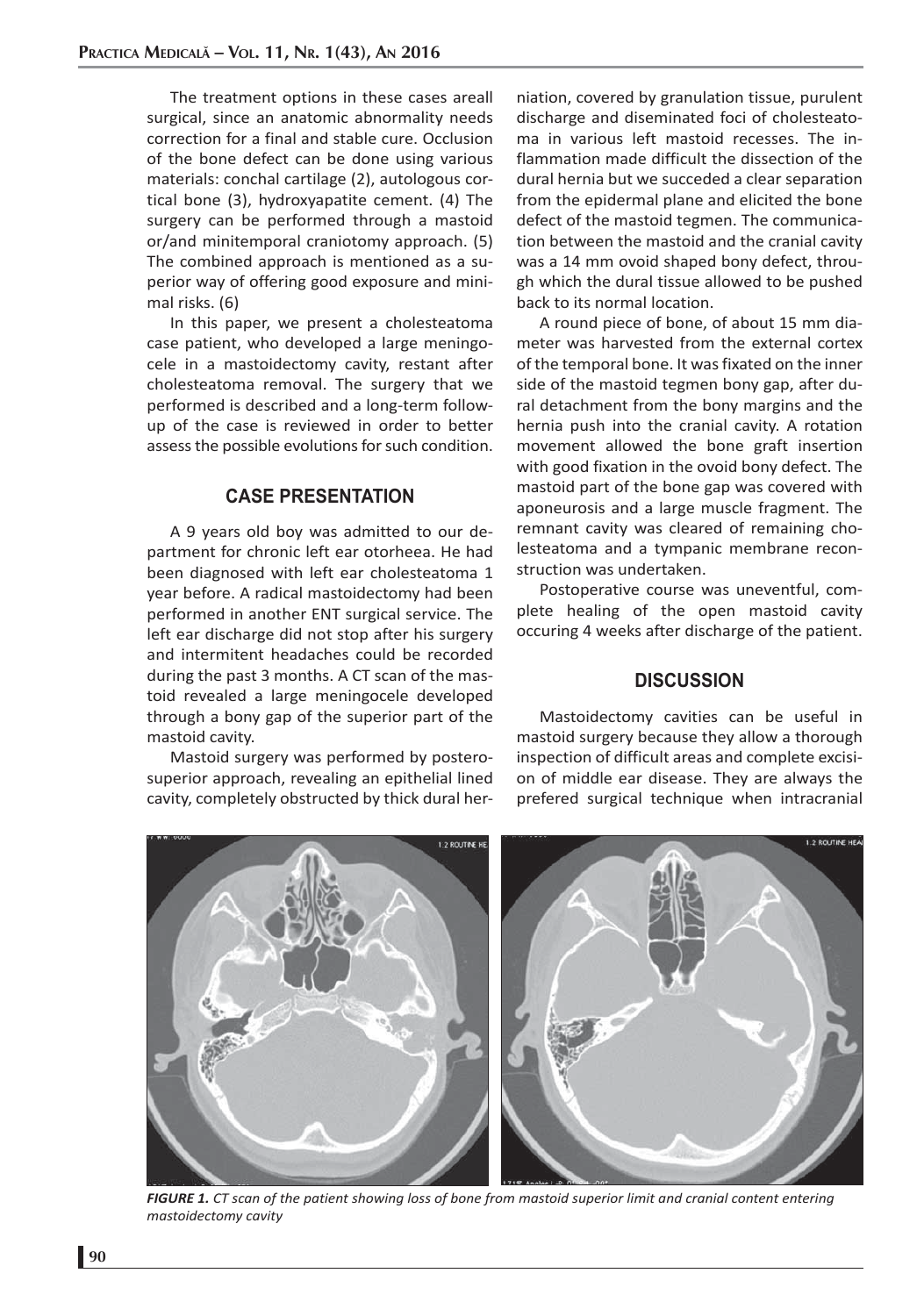complications exist. Other advantages relate to the ease with which they can be clinically monitored and the possibility to remove residual disease by simple surgical manoeuvers.

The down sides of mastoid cavities are the lack of a good epithelial and cerumen clearance and a high risk of cholesteatoma recurrence, due to inappropriate local ventilation/aeration. That needs periodic medical specialized care.

Mastoidectomy requires thorough drilling of the temporal bone, in order to completely remove the local disease (cholesteatoma, chronic osteitis). Sometimes, dural plate is uncovered by drilling towards the mastoid cavities. The bony defect can be either a consequence of a chronic ear disease (eg: cholesteatoma) or of excessive drilling (iatrogenic). Usually, the dura does not have the tendency to protrude into the mastoid cavity. There have been reports about the discrepancy between the incidence of temporal bone defects and the frequency of brain herniations, leading to the conclusion that not all bony defects can determine meningocele formation. (3) That is also commonly observed in mastoid surgery. Covering such bony defects with local tissues (aponeurosis) at the end of the surgical technique can add to the good cranial-mastoid isolation and add to prevention of possible recurrent meningitis.

Meningoceles can develop if large bone defects exist in the mastoid cavity walls. Mastoid surgery is the most common associated event in patients with temporal bone meningoceles developed after chronic ear disease. (6) The possible risks associated with such complication can be: recurrent meningitis (5), local chronic infection (otorheea) and cholesteatoma recurrence. Theoretically, the protruding dura can origin from both middle cranial fossa or posterior fossa. Still, gravitation can favor the former anatomic variant. Whether any associated events at surgery (intracranial edema, abscess, meningitis) do contribute to postoperative meningocele formation is a matter of debate. (7)

Clinical signs associated with meningocele formation in the presence of an operated ear were: mass into the mastoid cavity, chronic ear discharge, recurrent headaches. That physical picture is very similar to that reported by other authors. (8) Not all dural herniations are asociated with CSF leakage. (6)

The complication was confirmed by CT scan imaging. The meningo-encephalic tissue that proved contiguous with the mastoid mass helped our differential diagnosis.

Surgical treatment aimed at better separating the dura from the mastoid cavity lining, allowing its ventilation and healing and lowering the local chance of infection, with meningitis development risk. Neurosurgeons can be involved as well, craniotomy being a well described tool for meningocele approach. (6)

The patient presented in our paper was approached by the mastoid route. We used an autologous cortical temporal bone plate to fix the dural herniation tendency. The result was straitforward and was followed by a stable healing. Still, some questions remain unanswered. Can the bone graft survive a constant pressure from the dural part? Multilayered approach can add to stability. Does the grafting prevent meningeal infection in case of local mastoid disease? A long time monitoring can elucidate both issues. A similar method like ours is reported in the literature, with good results. (9)

The same method has been described in the literature as transmastoid extradural intracranial approach (TMEDIC) but using cartilage instead of cortical bone. (10,11) There are also disscussions about a possible obliteration of the middle ear space (subtotal petrosectomy). (2,12) However, in cases with good functional auditory reserve, that would be an extreme surgery with less than optimal results. Most of the authors dealing with this kind of lesion advocate brain tissue herniation removal. The reported risk of postoperative epilepsy (13) and infection after the re-inclusion of the hernia into the cranial cavity makes is not entirely sustained by others. (6)

#### **CONCLUSIONS**

Meningocele occurence after mastoidectomy is un uncommon complication, possibly seen in severe cholesteatoma cases that involves extensive drilling. Large defects in mastoid walls after surgery need multilayered grafting, in order to prevent dural herniation and associated infectious intracranial complications. A good intensive care after radical mastoidectomy cankeep a low intracranial pressure postoperatively and also prevent dural herniation.

Osseous grafting of the mastoid defects are relatively easy to perform. Their long-term reliability remains to be established.